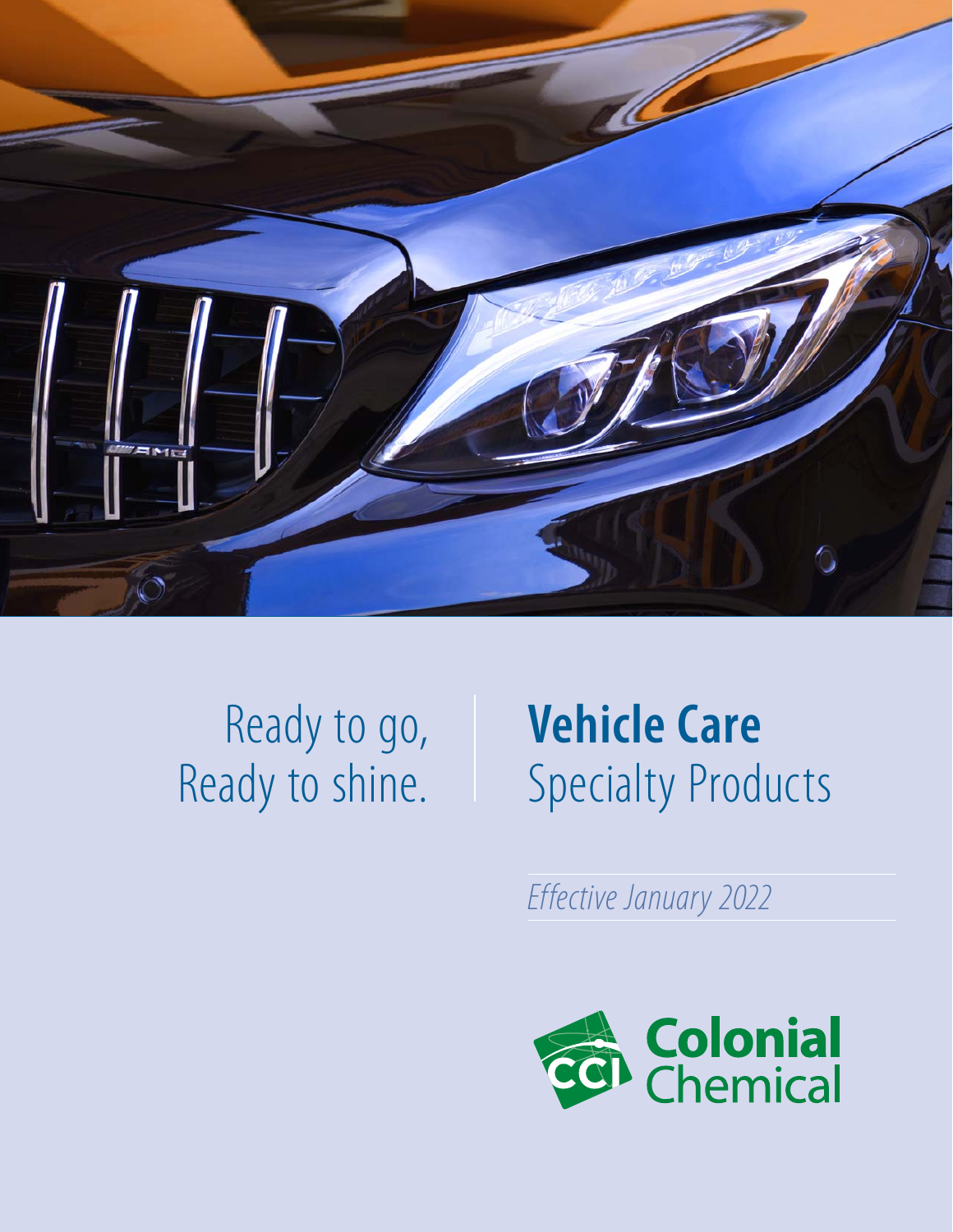| <b>Product Name</b>                 | Performance                                                                                                                                           | Application                                                                                                                                                                                                                 |
|-------------------------------------|-------------------------------------------------------------------------------------------------------------------------------------------------------|-----------------------------------------------------------------------------------------------------------------------------------------------------------------------------------------------------------------------------|
| <b>Drying, Shine and Protection</b> |                                                                                                                                                       |                                                                                                                                                                                                                             |
| Cola <sup>®</sup> Mulse CS400       | <b>Effective emulsifier for microemulsions of Mineral Seal</b><br>Oil. Free of methylene chloride. Non-flammable                                      | Drying agents, clear coats, sealer waxes and total body protectants with rapid<br>sheeting water off vehicle surface with minimum spotting while achieving<br>shine and protection                                          |
| Cola <sup>®</sup> Dry CR-502        | Ceramic sealant concentrate of proprietary polymer<br>blends with strong protection qualities                                                         | Ceramic sealants, total body protectants, clearcoat protectants, drying agents,<br>windshield Rain-X® effect, tire dressings (auto or hand)                                                                                 |
| Cola <sup>®</sup> Dry CR-502 EU     | Ceramic sealant concentrate of proprietary polymer<br>blends with strong protection qualities                                                         | Ceramic sealants, total body protectants, clearcoat protectants, drying agents,<br>windshield Rain-X® effect, tire dressings (auto or hand). REACH listed                                                                   |
| <b>Cola</b> <sup>®</sup> Dry N4     | MSO-based 100% concentrated drying agent for<br>direct dilution                                                                                       | Direct dilution to various concentrations for premium, regular, and economy<br>drying agents                                                                                                                                |
| <b>Cola</b> <sup>®</sup> Dry DAB    | Silicone wax additive compatible with water-based<br>formulations and improved shine and protection of<br>vehicle surface. Non-flammable              | Total body protectant, clearcoat, sealer wax, wash and shine, tire dressing,<br>leather protection, rubber and vinyl shine and protection, windshield treatment<br>for improved water repellency                            |
| Cola <sup>®</sup> Dry QS100         | Water-soluble silicone wax that creates durable and<br>lasting shine and water and soil repellency. Resem-<br>bles "nano" or "ceramic" coating effect | Liquid waxes, polishes, paint sealants, top finishes, wipe-n-shine, rim<br>protectants, windshield treatment, tire dressing, leather shine, total body<br>protectant, vinyl shine, wood protectant, stainless steel shine   |
| <b>Presoaks and Degreasers</b>      |                                                                                                                                                       |                                                                                                                                                                                                                             |
| Cola <sup>®</sup> Terge 102         | Nonionic/cationic blend for high performance degreas-<br>ing and cleaning. Contains NO chloride ion and is less<br>corrosive to metals                | High performance degreasers for industrial grease and oily soil. Transportation<br>and industrial cleaning in both alkaline and acid                                                                                        |
| Cola <sup>®</sup> Terge 226         | Nonionic/cationic blend with narrow distribution<br>alcohol alkoxylate for high performance degreasing<br>and cleaning                                | High performance degreasers for industrial grease and oily soil.<br>Transportation and industrial cleaning in both alkaline and acid                                                                                        |
| Cola <sup>®</sup> Quat C15          | Cationic degreasing booster and emulsifier. Promotes<br>free-rinse. Contain NO chloride ion and is less corrosive<br>to metals                        | Detergency boosting, cationic emulsification, foam stabilization, promote free<br>rinse, corrosion inhibition, anti-static in presoak/degreasers, foam brush with<br>lubrication, tricolor foam conditioner, DIY car washes |
| Cola <sup>®</sup> Dol 173B          | Nonionic surfactant for heavy duty degreasing and<br>cleaning                                                                                         | Transportation cleaning and industrial degreasing. Add Cola®Quat C15 or C2<br>for enhanced oily soil removal                                                                                                                |
| Cola <sup>®</sup> Dol 91-6          | Non-ionic emulsifier, detergent and wetting agent                                                                                                     | All purpose cleaners, laundry products, metal cleaners, floor cleaners, wax<br>strippers, car wash                                                                                                                          |
| Cola <sup>®</sup> Dol 900           | Nonionic performance blend for improved cleaning,<br>degreasing, and emulsification. Green alternative to<br>$NP-9$                                   | Replacements for nonyl, octyl, or decyl phenol ethoxylates with 8, 9 and 10<br>E <sub>Os</sub>                                                                                                                              |
| Cola <sup>®</sup> Dol 901           | Low HLB nonionic surfactant for improved degreasing                                                                                                   | Ready-to-use multi-surface cleaner, solvent-free food industry degreaser,<br>window cleaner                                                                                                                                 |
| Suga <sup>®</sup> Boost 030         | Functionalized Alkyl Polyglucoside for green, EO-free<br>degreasing and cleaning                                                                      | High performance degreasers for industrial grease and oily soil. Transportation<br>and industrial cleaning in both alkaline and acid. Reducing friction to improve<br>lubrication of brushes                                |
| Suga <sup>®</sup> Boost 050         | Functionalized Alkyl Polyglucoside for EPA Direct-<br>Release qualified cleaners for outdoor surfaces                                                 | High performance degreasers for industrial grease and oily soil. Transportation<br>and industrial cleaning in both alkaline and acid. Reducing friction to improve<br>lubrication of brushes                                |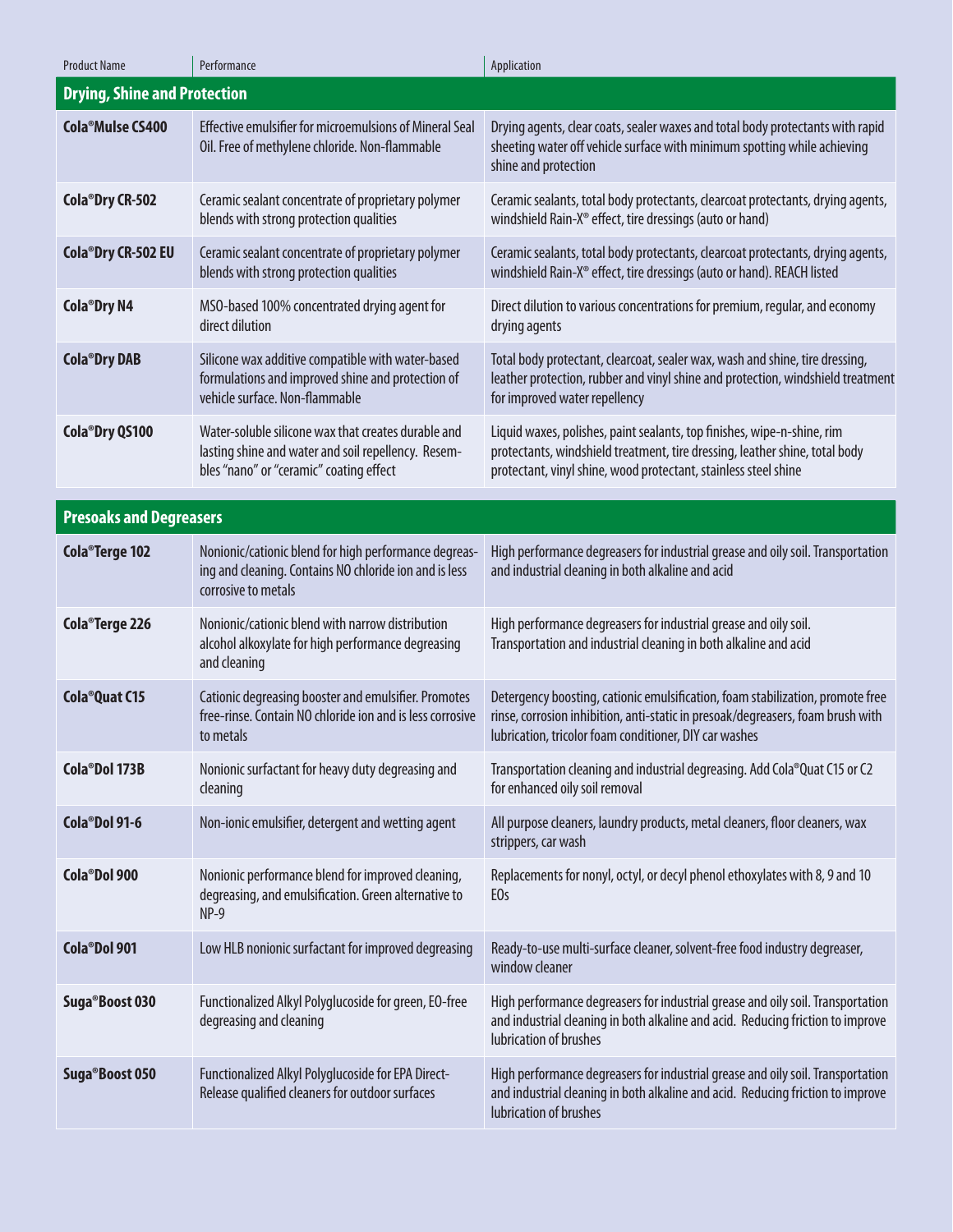| <b>Product Name</b>                                                 | Performance                                                                                                                                             | Application                                                                                                                                                                               |  |  |
|---------------------------------------------------------------------|---------------------------------------------------------------------------------------------------------------------------------------------------------|-------------------------------------------------------------------------------------------------------------------------------------------------------------------------------------------|--|--|
| <b>Foaming Car Shampoo and Conditioners</b>                         |                                                                                                                                                         |                                                                                                                                                                                           |  |  |
| Cola <sup>®</sup> Det 100                                           | Concentrated car wash shampoo performance blend                                                                                                         | Car wash shampoo, presoak, friction car wash, foam conditioner                                                                                                                            |  |  |
| Cola <sup>®</sup> Det 190                                           | Highly concentrated vehicle wash shampoo with 90%<br>solid content                                                                                      | Car wash shampoo, presoak, friction car wash, foam conditioner                                                                                                                            |  |  |
| Cola <sup>®</sup> Det DEF 100                                       | DEA-free concentrated car wash shampoo                                                                                                                  | Car wash shampoo, presoak, friction car wash, foam conditioner                                                                                                                            |  |  |
| Cola <sup>®</sup> Mulse HCO                                         | Cationic emulsifier and foam booster in acid cleaner, safe<br>alternative to corrosive acids in dissolving calcium scale                                | Acid presoaks, acidic tricolor conditioner, concrete truck and equipment clean-<br>ers, descalers/delimers, concrete floor cleaners, marine cleaning                                      |  |  |
| <b>Colonial AOS-40</b>                                              | High, dense foam with detergency                                                                                                                        | Car wash shampoo, presoak, friction car wash, foam conditioner                                                                                                                            |  |  |
| <b>Colonial SLES-60</b>                                             | High, dense foam with detergency                                                                                                                        | Car wash shampoo, presoak, friction car wash, foam conditioner                                                                                                                            |  |  |
| Cola <sup>®</sup> Teric COAB <b>o</b> ■ ★                           | High foam amphoteric with good foam density and<br>lubrication                                                                                          | High foam car wash shampoo, foam brushes, foam conditioner                                                                                                                                |  |  |
| Cola <sup>®</sup> Lux LO                                            | High foam boosting and cleaning                                                                                                                         | Foam boosting, stabilizing, cleaning in alkaline, acidic, neutral cleaners                                                                                                                |  |  |
| Cola <sup>®</sup> Mid C                                             | Foam stabilizing and thickening                                                                                                                         | Foam boosting and stabilizing                                                                                                                                                             |  |  |
|                                                                     | Amphoterics and Hydrotropes for High Alkaline and Acidic Applications                                                                                   |                                                                                                                                                                                           |  |  |
|                                                                     |                                                                                                                                                         |                                                                                                                                                                                           |  |  |
| <b>Cola</b> <sup>®</sup> Teric SC                                   | High foam alkaline stable surfactant with good<br>compatibility with inorganic builders. Cost-effective<br>replacement of SXS in high foam applications | High foam cleaning and degreasing in transportation cleaning. Alkaline or<br>acidic presoak, spray cleaning, truck wash, brush shampoo, foam conditioner -<br>without need of hydrotropes |  |  |
| Cola®Teric 2CM ★                                                    | High foaming hydrotrope with good detergency                                                                                                            | Multifunctional hydrotrope replacing phosphate esters. Enhances<br>cleaning performance of degreasers and presoaks                                                                        |  |  |
| <b>Cola</b> <sup>®</sup> Teric HLA                                  | Naturally derived high foam hydrotrope. One of the<br>most efficient hydrotropes that is stable in both<br>alkalines and acids                          | Formulating high caustic and acidic cleaners in car washes, industrial and<br>household applications                                                                                      |  |  |
| <b>Special Additives for Exterior and Interior Care of Vehicles</b> |                                                                                                                                                         |                                                                                                                                                                                           |  |  |
| <b>Cola<sup>®</sup>Quat SME</b>                                     | Safely and effectively removes odors from pets, smoke<br>and other organic sources                                                                      | Malodor remover for car interior, and waste treatment                                                                                                                                     |  |  |
| <b>Cola</b> <sup>®</sup> Teric AP                                   | Antistatic agents and detergency booster                                                                                                                | Touchless carwash for improved soil removal and against soil re-deposition.<br>Stable in up to 45% caustic.                                                                               |  |  |
| Cola <sup>®</sup> Mate LA-40                                        | High flash foaming surfactant that dries into friable                                                                                                   | Vehicle carpet cleaner; applied in foam state and dried into friable powder to be                                                                                                         |  |  |

| COID MOLE LA-40                   | <b>Figure 19 Service Surfaceure to a little student in the United Students</b><br>powder                | <u>verlicle carpet cleafier, applied in Ioani state and dried into mable powder to b</u><br>removed by vacuum         |
|-----------------------------------|---------------------------------------------------------------------------------------------------------|-----------------------------------------------------------------------------------------------------------------------|
| <b>Cola</b> <sup>®</sup> Teric AV | Thickener of inorganic acids                                                                            | Thickener for acid cleaners, presoaks, and wash bay cleaners for longer soak-<br>ing dwell time and improved cleaning |
| Cola <sup>®</sup> Cor 100         | Corrosion inhibition for acidic detergents and protection<br>from road salts                            | Under carriage protection, rim protection, aluminum brightener, airplane<br><b>cleaners</b>                           |
| Cola <sup>®</sup> Cor 400         | Highly efficient corrosion inhibition with minimum<br>usage for alkaline cleaners against flash rusting | Under carriage protection. Alkaline detergents for vehicles and various metal<br>surfaces                             |